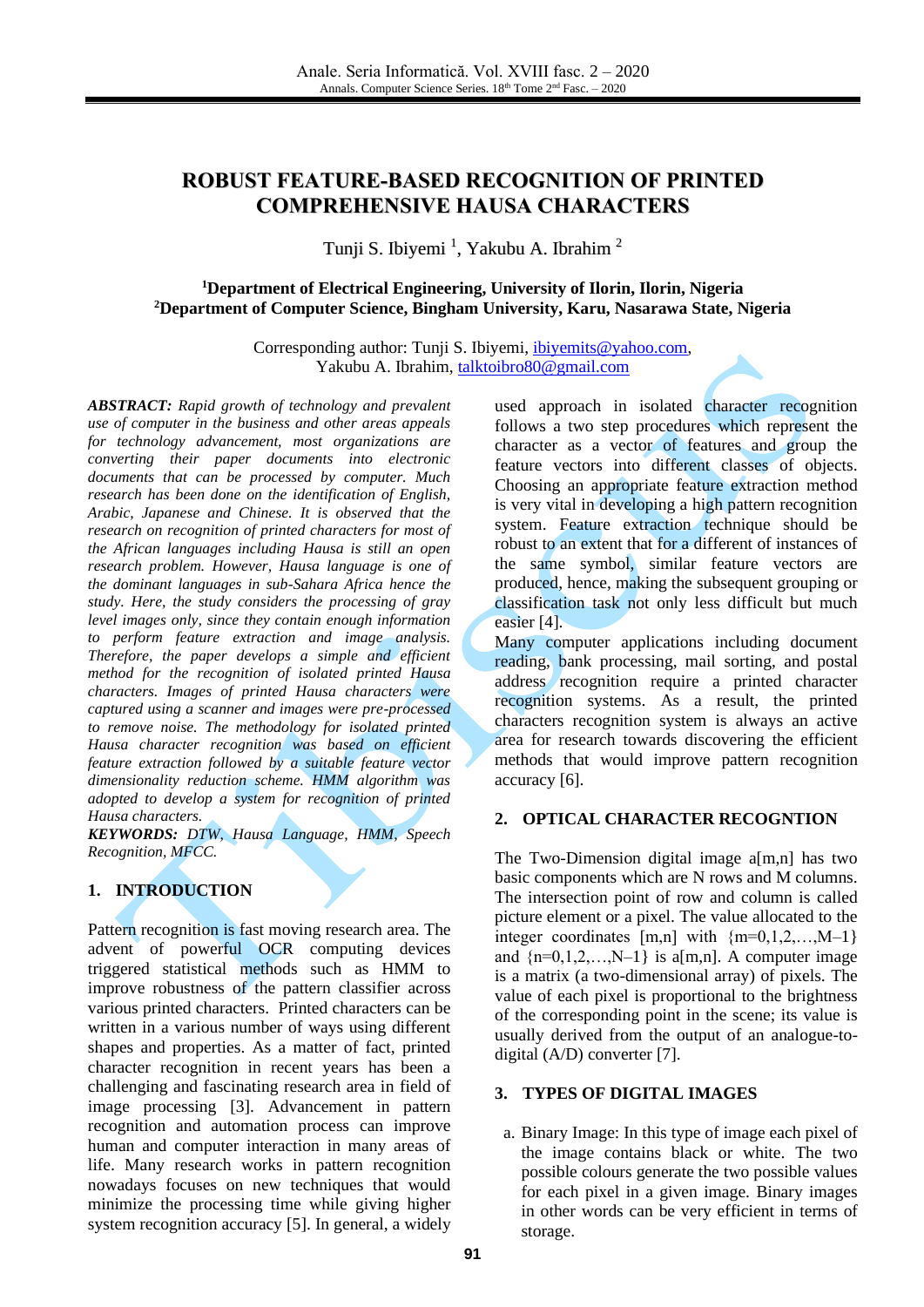- b. Grayscale Image: Each picture element of a grayscale image is a shade of gray, usually from Zero (black) to Two Hundred and Fifty Five (white). This range of the above type of image means that each picture element can be represented by eight bits or one byte.
- c. True Colour or RGB Image: In this type of image each picture element has a particular colour; that colour being explained by the amount of red, green and blue in it. If each of the three colours has a range from Zero to Two Hundred and Fifty Five (0-255), then, it gives a total of 2553=16, 777, 216 different possible colours in the digital image. This variety of different possible colours is enough for any digital colour image.
- d. Indexed Image: Almost all the colour digital images only have a small part of the more than sixteen million possible colours. For proper storage and effective file handling, the image has an associated colour map which is simply a list of all the colours used in that image. Each picture element has a value which does not give its colour (as for an RGB image), but an index to the colour in the colour map.

### **4. THE PROPOSED PRINTED HAUSA CHARACTER RECOGNITION SYSTEM**

In this section, the proposed recognition system is described. A typical printed character recognition system consists of pre-processing, segmentation, feature extraction, matching/classification and recognition stages. The schematic diagram of the proposed recognition system is shown in Figure 1.



Figure 1: Block diagram of the proposed printed Hausa recognition system

## **5. DATA SET DESCRIPTION**

The availability of data set that captures variations encountered in real world is a critical part of any experimental research. Due to significant advances in the OCR research in recent years, several data sets are available for English. However, no printed Hausa character data set exists. Therefore, sample of each printed Hausa characters was developed and scanned to form a data set. A total of 96 Hausa character graphical images were designed in eightby-fifteen grids and their bitmap created on computer to form Hausa character data-set. These characters are: 60 consonants, 10 vowels, 10 digits, and 16 special characters. Thus this data set consists of 125 samples of Hausa printed characters altogether [\[1\].](#page-6-5)

#### **A. Data/Image Acquisition**

Optical scanners are often employed in OCR systems to obtain digital documents. The input image is threshold to generate a binary image. In a binary image, gray levels below a selected threshold value will be treated as black, and the values above threshold are treated as white. Thresholding process saves memory as well as computational efforts [\[10\].](#page-6-6)



Figure 2: Shematic diagram of Pre-processing

In the study, the pattern recognition system uses a scanned digital image as an input image. The digital image could be in a specific format of JPEG, PNG, BMP, BMT etc. The images were acquired in PNG file, but can as well be obtained via a camera or any other input device.

#### **B. Pre-processing of Image**

The pre-processing of an image is a sequence of operations which could be performed on the scanned input digital image. It basically enhances the digital image rendering which is suitable for image segmentation. The different work done on the any digital image at pre-processing stage is shown in Figure 2.

**1. Binarization:** is to convert the scanned image into a binary image. However, binarization is an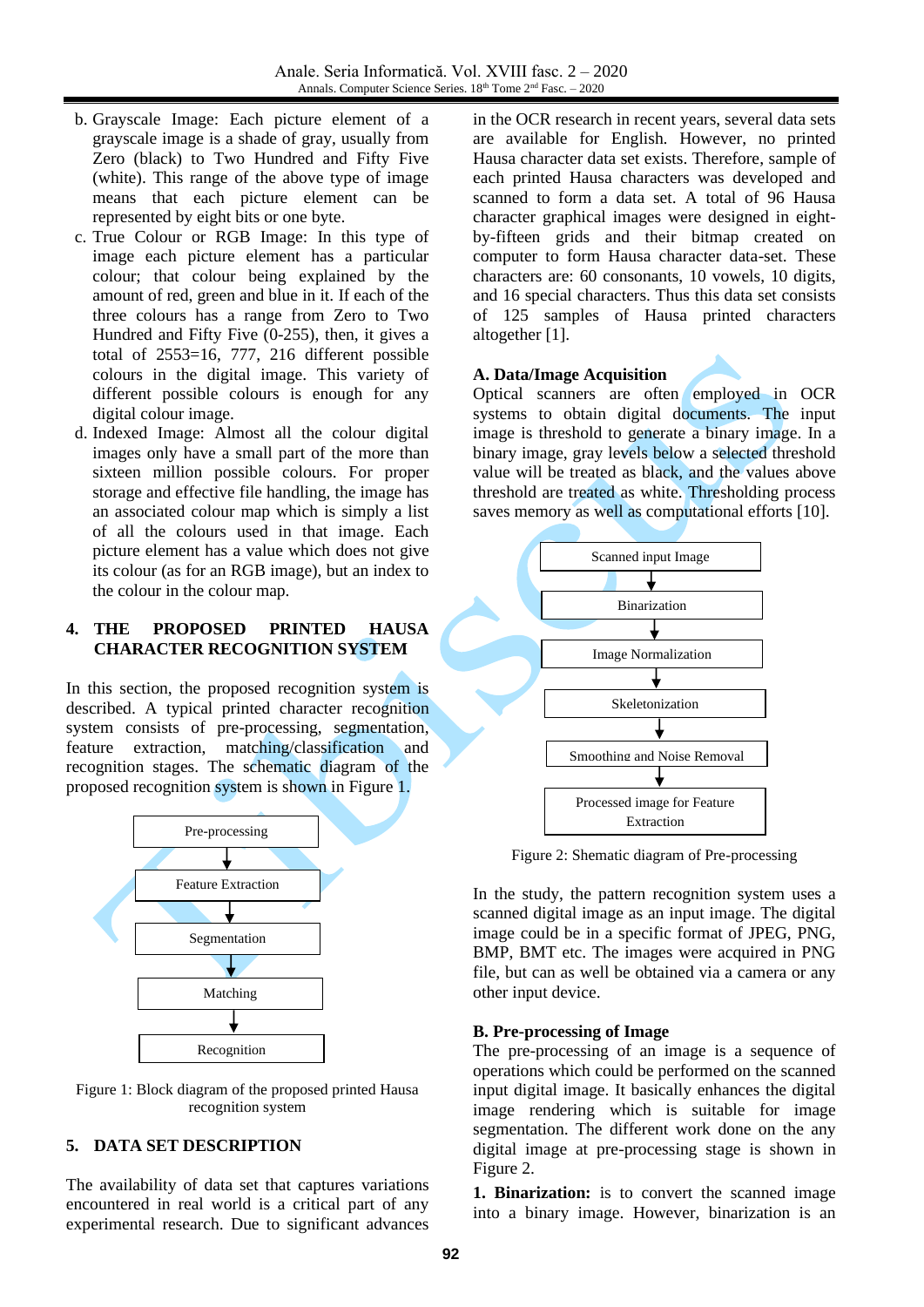operation that produces two classes of pixels, in general, they are represented by black pixels and white pixels. The process changes a gray scale digital image into a binary digital image adopting the global thresholding technique.

## **2. Normalization of the position**

The goal was normalization is to improve the processing time by removing unwanted areas. In order to evaluate the shape of a signal, regardless of its overall amplitude, the image has to be normalized. Hence, normalization has to take three aspects of the signal into consideration:

- a. Offset: to normalize the offset, one can subtract the mean of the signal, or the smallest value of the signal. (The latter option ensures that the resulting signal is always positive).
- b. Duration: to ensure that two images have the same length, one can interpolate such images to a fixed number of data points.
- c. Amplitude: one way to normalize the amplitude is to scale the signal such that the smallest value is 0, and the largest value is 1. However, a better way is to normalize it such that the maximum value of the auto-correlation function is equals to one [\[4\].](#page-6-2) In this regard, one calculate the horizontal and vertical histograms to detect the first white pixel at top, bottom, left, right.

#### **3. Skeletonization:**

The basic idea of skeletonization is to reduce the thickness character image to one-pixel while preserving its connectivity and its topological properties. The skeleton must preserve the shape, connectivity, topology and end of the route, and should not introduce parasitic elements. Thinning which is the morphological operation removes the highlighted foreground pixels from binary images, somewhat like erosion or opening. It is particularly used along with skeletonization.

These two operations are performed for the purpose of extraction of pattern descriptor feature [\[9\].](#page-6-7) The major skeletonization steps are:

- a. Detecting ridges in distance map of the boundary points,
- b. Calculating the Voronoi diagram generated by the boundary points, and
- c. The layer by layer erosion called thinning.

In digital spaces, only an approximation to the true skeleton can be extracted. There are two requirements to be complied with:

- a. Topological requirement: to retain the topology of the original object,
- b. Geometrical requirement: forcing the skeleton being in the middle of the object and invariance under the most important geometrical transformation including translation, rotation, and scaling [\[9\].](#page-6-7)

## **4. Smoothing**

The erosion and dilation smooth the boundaries of an Image. Sobel method was used to detect edges in the binarized image and holes present in the digital image are filled [\[2\].](#page-6-8)

## **5. Noise Removing**

Noise which is in the images is one of the big difficulties in optical character recognition process. The aim of this part is to remove and eliminate this difficulties; there are several methods that allow us to overcome this problem. In this work, morphology operations were adopted to detect and delete small areas of less than 40 pixels.

## **6. Salt and Pepper Noise**

This degradation can be introduced by sharp and sudden disturbances in the digital image signal; the presence of this type of noise is known through randomly scattered white or black (or both) pixels over the digital image.

The two methods for cleaning salt and pepper noise are low pass filtering and median filtering:

#### a. Low pass filtering

When there is presence of salt and pepper noise in pixels such pixels usually have high frequency components of an image, in this case a low-pass filter should reduce them when used.

## b. Median filtering

Median filter is generally used to remove salt and pepper noise from any digital image signal. Recall that the median of a set of values is the middle value of those values when they are sorted in ascending or descending order. If there are even numbers of middle values, the median is the mean of the middle two. A median filter is a typical example of a non-linear spatial filter.

#### **7. Image Restoration**

Image restoration targets at reduction and removal degradations that may have occurred in process of digital image acquisition. Those degradations that occurred in any acquired digital image may include noise. Image Noise includes errors in the picture elements values, or image optical effects due to out of focus blurring, or blurring as a result of camera movement [\[11\].](#page-6-9)

## **C. Feature extraction**

In this section necessary features which can be used in identification process is to be extracted from each character. The feature set for each characters should be unique. There are mainly three types of feature extraction techniques in OCR systems: the distribution of points, transformations and structural analysis.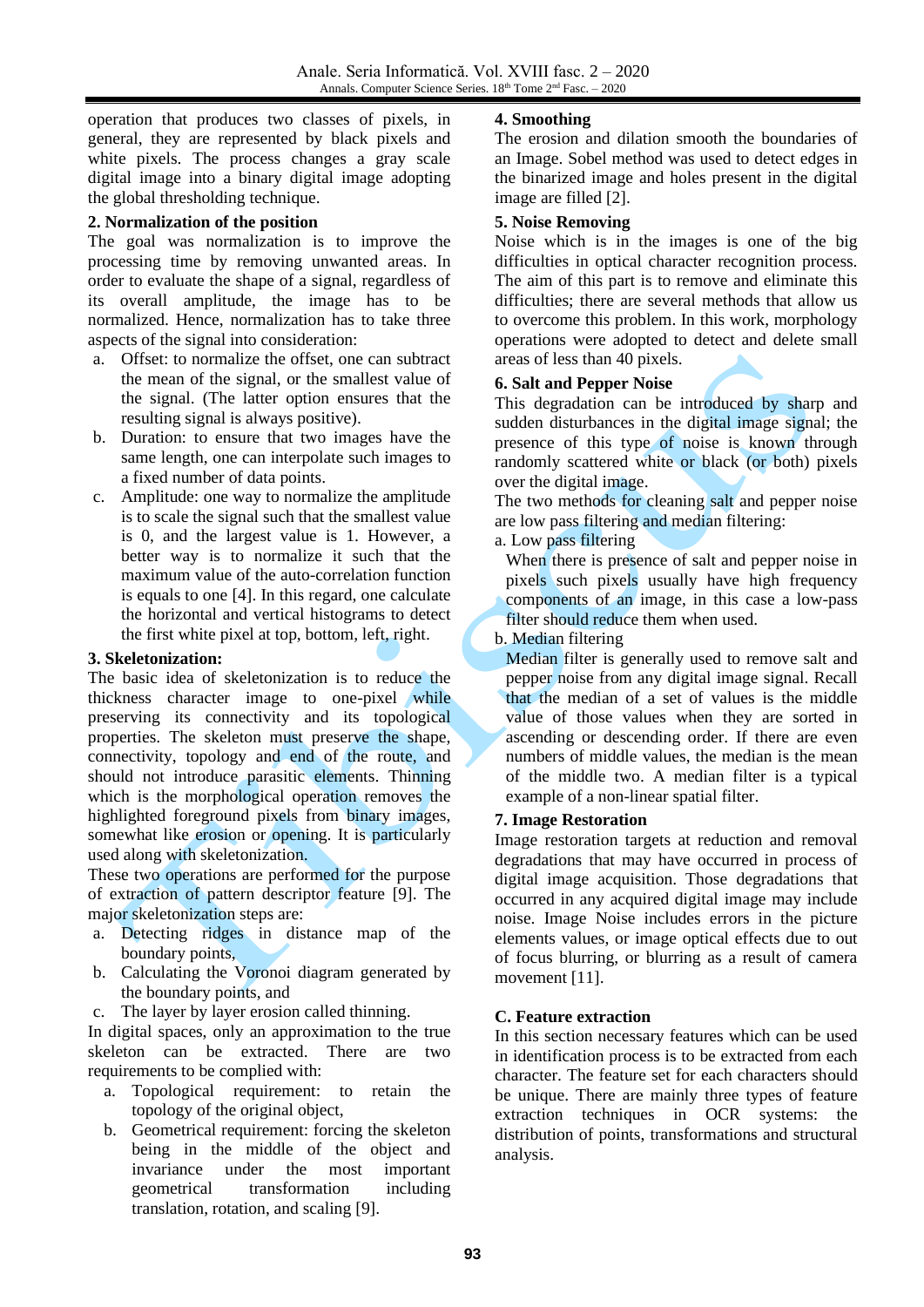

Figure 3: Work flow of the Template matching Algorithm

# **Distribution of Points Technique:**

It extracts features which are based on the statistical distribution of points such as relative joint distribution of points such as relative joint<br>occurrence of black and white points, crossings and distances in the character shape, moments of black points about a chosen center.

# **Transformations Technique:**

It reduces the dimensionality of the extracted feature set to a great extent. The transformations like Fourier and Hough are usually employed in OCR systems.

#### **Structural analysis Technique:**

It extracts features which describes the geometry and structure of a character. This approach is comparatively simple, easy to implement and provides high tolerance against noise and style variations. To some extent, this is still an area of research.

#### **D. Segmentation**

This is the process of distinguishing the area in an image where the data is printed. In image processing it is very essential to differentiate the objects of target and the rest objects. The commonly used method to find the objects of target from a given object is called segmentation. It is a technique used for segmenting the foreground of an object from background of an object. The two mostly used techniques are: thresholding and edge detection.

It is vital to know that there is no specific universally applicable segmentation technique that would work effectively for all images in image processing, and, no segmentation method is perfect as well [\[4\].](#page-6-2) In OCR systems, usually each character is to be isolated in the segmentation stage. Isolation of characters can be done by extracting each connected black area from a binary image. It is easy to implement but the problem exists when the characters are fragmented.

## **Thresholding**

A grayscale image is turned into a binary (black and white) image by first choosing a gray level threshold (T) in the original image, and then turning every pixel black or white according to whether its grey value is greater than or less than the threshold:

A pixel becomes white if its grey level is greater than T and black if its grey level is less than T. Thresholding is a vital part of image segmentation, where we wish to isolate objects from the background.

## **Edge detection**

Edges contain some of the most useful information in an image. We may use edges to measure the size of objects in an image; to isolate particular objects from their background; to recognize or classify objects.

#### **E. Classification**

It is the process of identifying each character from its feature set. Each character should be assigned to its correct class. The commonly used techniques for classification in OCR systems includes: template matching, statistical techniques, structural techniques, and neural networks. In Template matching, the character to be recognized is matched against a set of stored prototypes and according to the degree of similarity, the character will be assigned to a particular class. It is the simplest method of classification. Statistical classifiers are concerned with statistical decision functions and, for using this classifier, sufficient statistics of each class should be available.

Structural approach uses syntactic methods for classification. In syntactic methods, each class will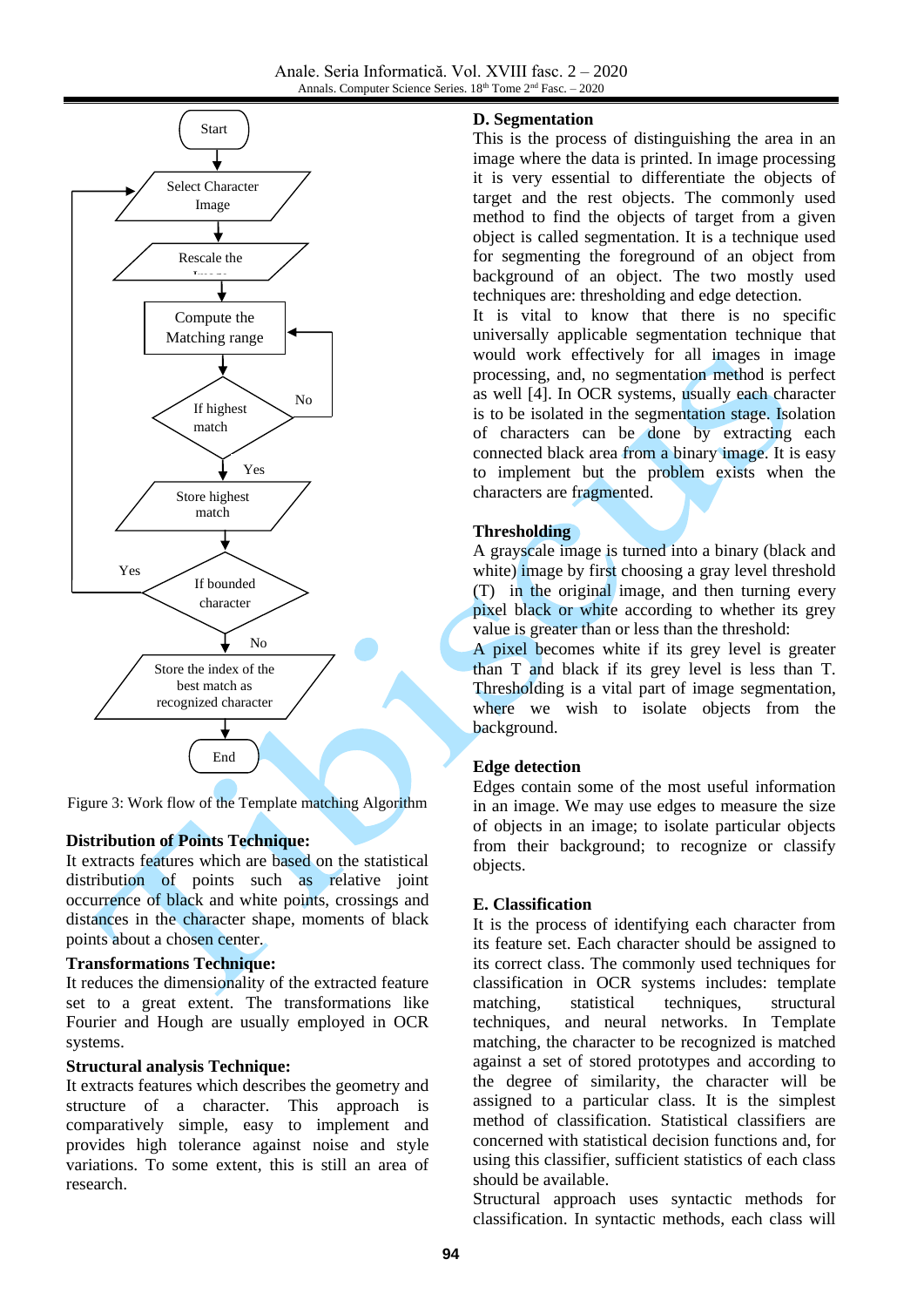have its own grammar explaining the composition of a character. Then a class will be assigned to a character, if it can be generated using the grammar of that particular class.



Figure 4: Bitmap representation by 8x15matrix or by 120 vectors with 0 and 1 coordinates.

Recently neural networks are used in OCR systems for classification. They are a network of several parallel interconnected adaptive neural processors. Its computational speed is higher compared to other techniques due to the parallel nature. The feature set enters the network at the input layer. Each element of the layer computes the weighted sum of its input and transforms it into an output by a nonlinear function. During the training process, the weights at each connection are adjusted until a desired output is obtained [\[10\].](#page-6-6)



Figure 5: Binarization of Hausa Alphabet A Character

#### **6. MATCHING ALGORITHM**

Matching technique enables the creation of a template for all printed possible Hausa input characters. During recognition process, the printed input character is compared to each of the Hausa printed characters in the data set to get either the

data set printed character with the closest match or an exact match of the input character [\[4\].](#page-6-2) If for example  $I(x, y)$  is the input printed character and  $Tn(x, y)$  is the data set character n, then the matching function s(I, Tn) should return a value indicating how correct the template n matches the input printed character. Some basic matching functions are based on the following formulas [\[13\]:](#page-6-10)



Matching formula: (1) City block, (2) Euclidean, (3) Cross Correlation, (4) Normalized Correlation.

Printed character recognition is always achieved by detecting which Tn gives the best value of matching function,  $s(I, Tn)$ . The technique can only be executed successfully if the printed input character and the stored printed character templates are of the similar or same font. Matching of printed templates characters and printed input character can be done on binary printed characters, threshold printed characters or gray-level printed characters.

Template matching techniques were formed as a response to the issue of printed object recognition, and they contain implicitly the knowledge of similarity object comparison [\[12\].](#page-6-11)

The basic idea behind the template matching method is the reference points. Reference points are points at the center of spatial regions in three-dimension space. For example, if the regions were defined to have x, y, and z center points, and three distance values, one for each of the three axes. However, by alternately subtracting and adding the distance values along the appropriate axis about the center point, a region in the shape of a cube is formed.

The template matching algorithm implementation takes the following steps:

- a. The printed character image from the detected string is selected.
- b. The printed character image is reduced to the size of the first template (the image is re-scaled).
- c. The matching metric is calculated.
- d. Then the highest match found is stored. If the printed character image does not match repeat step three above.
- e. The index of the best match is stored as the recognized printed character image.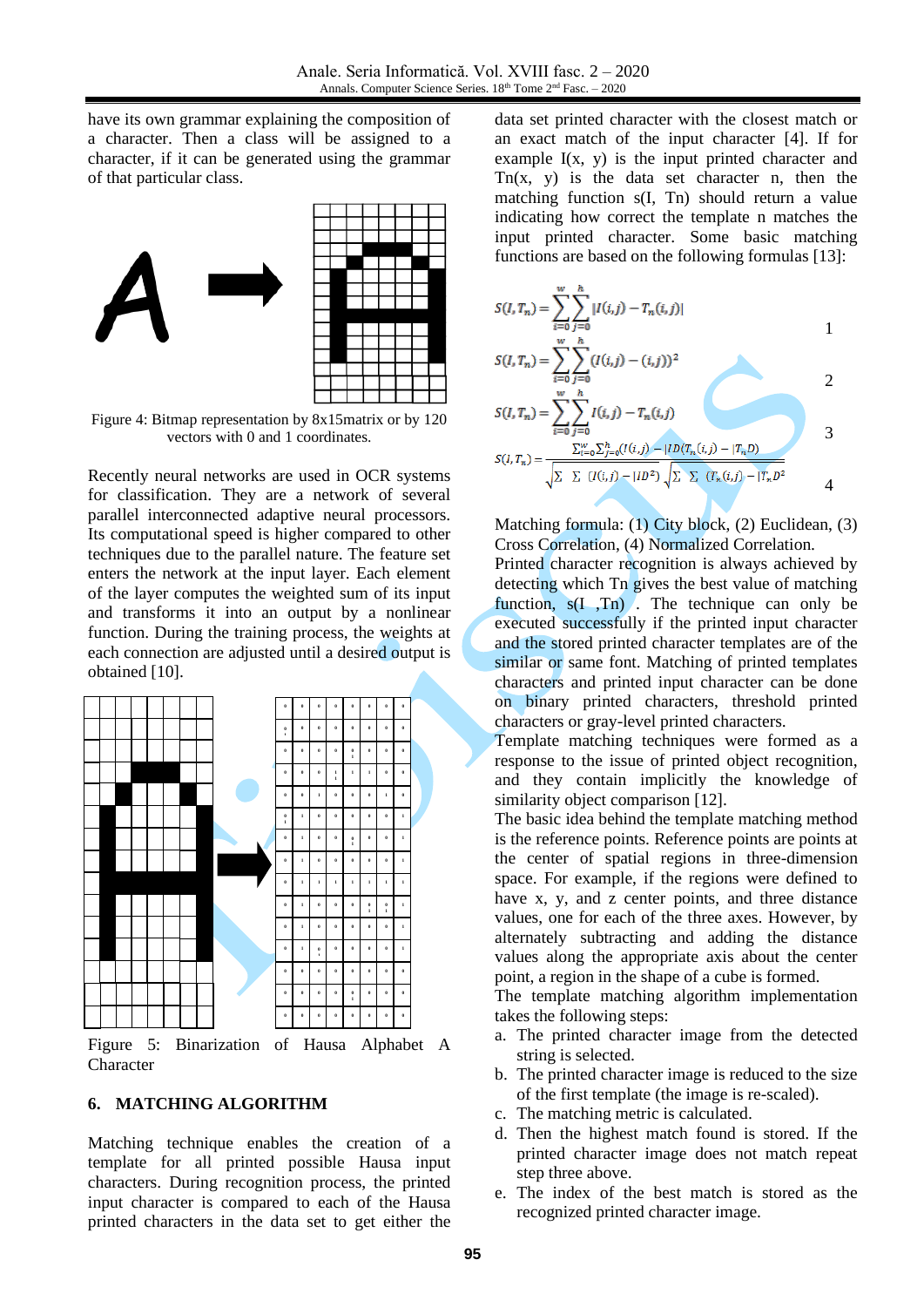## **7. HAUSA LANGUAGE**

Hausa language is one of the dominant languages in sub-Sahara Africa [\[1\].](#page-6-5) Hausa often used for human communication in the Northern part of Nigeria and other sub-Sahara Africa [\[1\].](#page-6-5)

|               |               | Table 1: Hausa Digits and its English Digits Equivalent. |
|---------------|---------------|----------------------------------------------------------|
| $\Box$ Digits | Hausa Word of | English Meaning                                          |

| Digits         | riausa woru of<br>енgны меанинд |                    |  |
|----------------|---------------------------------|--------------------|--|
|                | Digits                          | of the Digits      |  |
| $\theta$       | Sifiri                          | Zero               |  |
| 1              | Daya                            | One                |  |
| $\overline{2}$ | Biyu                            | Two                |  |
| 3              | Uku                             | Three              |  |
| $\overline{4}$ | Huɗu                            | Four               |  |
| 5              | Biyar                           | Five               |  |
| 6              | Shida                           | <b>Six</b>         |  |
| 7              | Bakwai                          | Seven              |  |
| 8              | <b>Takwas</b>                   | Eight              |  |
| 9              | Tara                            | Nine               |  |
| 10             | Goma                            | Ten                |  |
| 11             | Goma sha ɗaya                   | Eleven             |  |
| 20             | $\overline{A}$ shirin           | Twenty             |  |
| 21             | Ashirin da ɗaya<br>Twenty one   |                    |  |
| 30             | Talatin                         | Thirty             |  |
| 40             | Arba'in                         | Fourty             |  |
| 50             | Hamsin                          | Fifty              |  |
| 60             | Sittin                          | Sixty              |  |
| 70             | Saba'in                         | Seventy            |  |
| 80             | Tamanin                         | Eighty             |  |
| 90             | Tis'in                          | Ninety             |  |
| 100            | Dari/Dari ɗaya                  | One Hundred        |  |
| 1000           | Dubu/Dubu ɗaya                  | One Thousand       |  |
| 1000,000       | Miliyan                         | <b>One Million</b> |  |
| 1000,000,0     | Biliyan                         | <b>One Billion</b> |  |
| 00,000         |                                 |                    |  |

In the same vein, Hausa language is spoken in countries like Congo, Ghana, Burkina-Faso, Cameroon, Niger, Benin, Sudan, Central African Republic, Togo and Chad [\[1\]\)](#page-6-5). Hausa is a tone based language which means that one word with the different tones could have different meanings according to pitch differences in syllables. Hausa tones are indicated in the written script with accent marks been placed on top of vowels [\[2\].](#page-6-8) Hausa consists of 35 character alphabets namely: (A/a, B/b, C/c, D/d, E/e, F/f, G/g, H/h, I/i, J/j, K/k, L/l, M/m, N/n, O/o, R/r, S/s, T/t, U/u, W/w, Y/y, Z/z) plus Ɓ/ɓ, Ɗ/ɗ, К/ƙ, 'Ƴ/'y called hooked or gluttonised sounds, ['] called a glottal stop, every word written with an initial vowel in Hausa actually begins with a glottal stop, so strictly speaking, the word 'no' should be written 'a'a. There are seven basic digraphs in Hausa which are kw, sh, ky gy ƙy, ƙw, and ts. Hausa has five short and five long vowels which are: a, e, i, o, u; and aa, ee, ii, oo, uu. There are three basic tones in Hausa, namely: low tone, high tone and id/falling tone [\[1\].](#page-6-5) Additionally, Hausa distinguishes between short and long vowels which can also affect word meaning. Neither the vowel lengths nor the tones are marked in Hausa most conventional writings in text books and newspapers.

#### **8. EXPERIMENTAL RESULTS**

During training phase 25 printed alphabets representative documents each, were used. In order to evaluate the performance of the segmentation procedure was described in the study. The performance evaluation is based on counting the number of matches of printed alphabets detected by the algorithm with those in the ground trut[h \[8\].](#page-6-12)



Figure 6: Alphabet E with grid and without grid

A match is considered only if the matching score is equal to or above the evaluator's acceptance threshold Tα. The performance is recorded in terms of detection rate (DR) and recognition accuracy (RA), while as an overall measure the Fmeasure (FM) which is a weighted harmonic mean of detection rate and recognition accuracy is used (Equation 6).



Figure 7: Alphabet A during Pre-processing